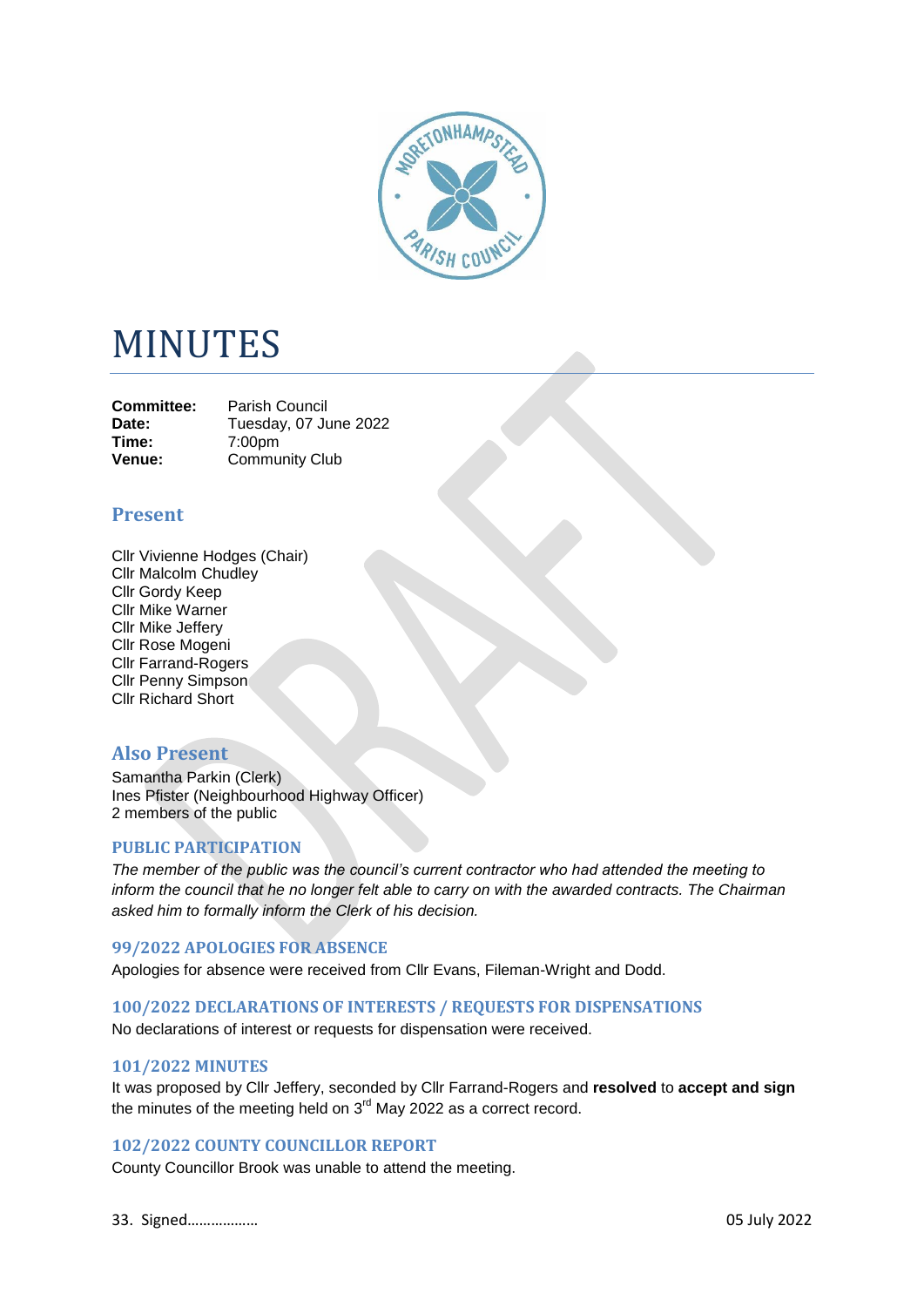# **103/2022 NEIGHBOURHOOD HIGHWAY OFFICER REPORT**

Ines introduced herself to the council; she is responsible for any highway related issue such as potholes and drainage. If there is an issue that she can't deal with because it is not a highways issue she is very happy to pass it onto the right department.

Ines informed the council that the budget is very tight this year which has made it difficult to do anything. If something is a safety defect which meets the safety defect criteria it can be fixed but anything else will go onto a list and be dealt with when the budget permits. Ines is still happy for issues to be passed to her but they will be triaged on priority and certain criteria.

Cllr Warner asked Ines if she had a priority list ranking which problems will get attention. Ines reiterated that safety comes first and will email the clerk the matrix. Cllr Warner also enquired about the EV charging points in Court Street. The clerk will email Ines and Ines will chase the progress.

Cllr Short noted that the council had resolved to investigate the possibility of VAS signs in Station Road; he asked Ines if it would be possible to carry out vehicle speed checks in Station Road to assess if a VAS sign is necessary. The clerk will email Ines to request Station Road is put forward for a speed reading to be carried out as the council feel there is a speeding issue.

Cllr Short also asked Ines if it would be possible to extend the footpath from Betton Way to the unofficial entrance to Court Street car park as it was recently the scene of an accident between a pedestrian and cyclist. Ines informed the council that getting a new footpath is really difficult unless there is a new development. Cllr Hodges noted that a footpath had been requested in the past but the council were told that the highway was not wide enough to accommodate a footpath. Ines noted that if the adjoining hedge is overgrown it can be reported on the Devon County Council website.

Cllr Hodges enquired about the road warden scheme. Ines explained that she was still learning about the scheme but the council can put up to three people forward. The council have to find a Chapter 8 trainer but DCC will fund the training. Once the volunteers have completed their training they can carry out road closures for special events and fill in potholes that do not meet the safety defect criteria. Ines will send further information to the clerk.

Cllr Short asked Ines if she knew anything about the Dartmoor National Park 'Infrastructure Delivery Plan (sept 2019). The report suggested Moretonhampstead is listed with 'priority to be assessed' for a new car park. Cllr Short asked Ines if there was a long term intention to undertake the study. Ines did not know about the study but asked the clerk to email her with details and she will investigate.

Cllr Hodges thanked Ines for attending the meeting.

# **104/2022 MATTERS ARISING**

It was noted Cllr Farrand-Rogers had drafted a reply to Mel Stride MP asking him to express his view on the shortage of NHS Dentists in Devon and the Clerk had sent it. It was noted that a reply to the letter had not been received.

It was proposed by Cllr Farrand-Rogers, seconded by Cllr Short and **resolved** that Cllr Farrand-Rogers will draft a follow up letter to Mel Stride MP expressing disappointment that a reply had not been received and ask him to put pressure on the Prime Minister to address the issue. There was one Cllr against the proposal. Cllr Farrand-Rogers will also take the matter up with DALC.

# **105/2022 INTERNAL AUDIT REPORT**

The Internal Auditor, Mrs Sian Colridge had completed her report on the council's accounts. Sian was unable to attend the meeting but had sent the completed Annual Internal Audit Report prior to the meeting and had no issues to report.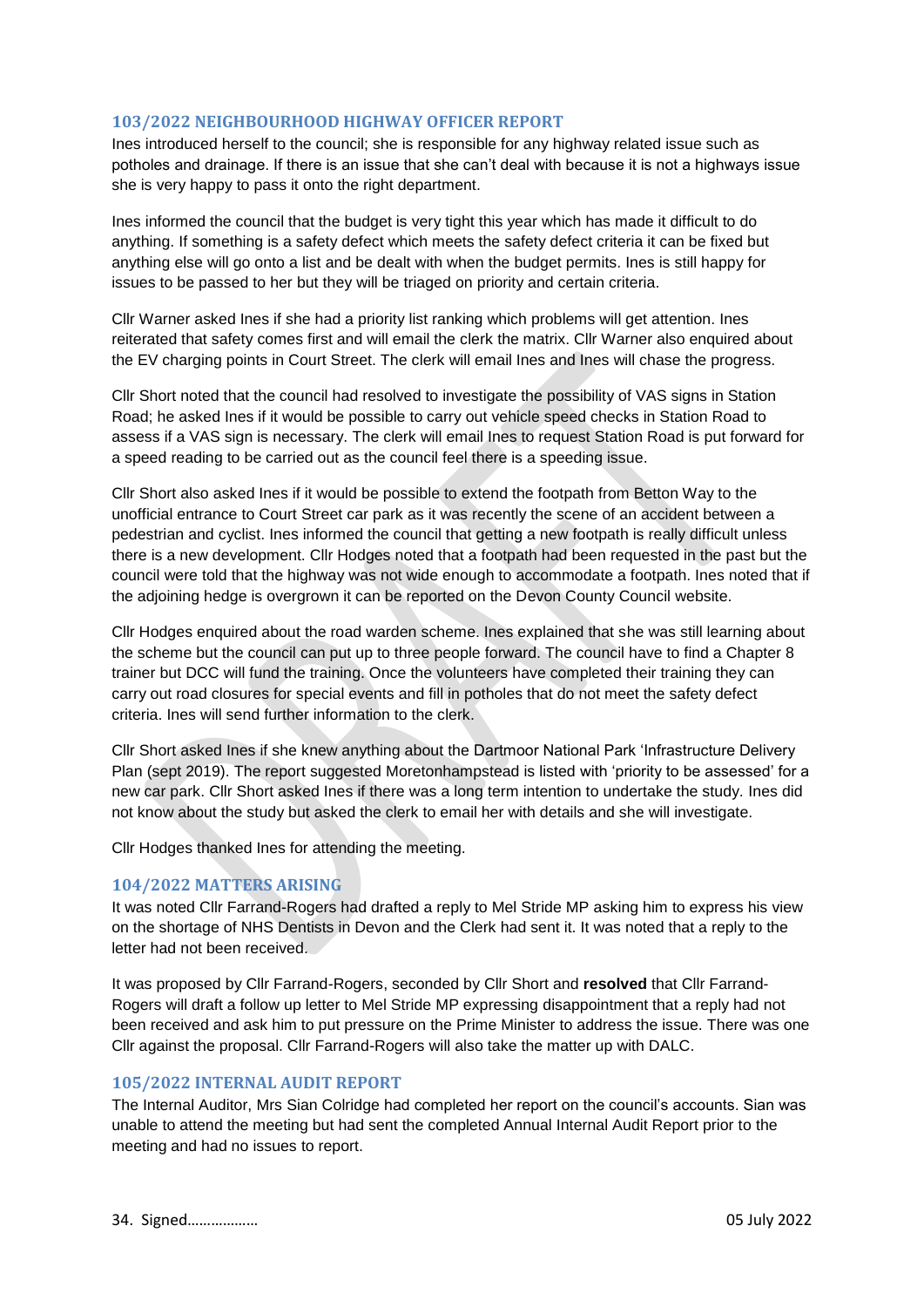It was proposed by Cllr Chudley, seconded by Cllr Farrand-Rogers and **resolved to send** a letter of thanks to the Internal Auditor.

#### **106/2022 ANNUAL GOVERNANCE STATEMENT**

A copy of the Annual Governance Statement had been circulated prior to the meeting. It was proposed by Cllr Warner, seconded by Cllr Keep and **resolved** that the Annual Governance Statement for the financial year 1 April 2021 – 31 March 2022 be approved. There was one abstention.

# **107/2022 ACCOUNTING STATEMENTS**

A copy of the Accounting Statements had been circulated prior to the meeting. It was proposed by Cllr Warner, seconded by Cllr Short and **resolved** that the Accounting Statements for the financial year 1 April 2021 – 31 March 2022 be approved.

#### **108/2022 PERIOD OF PUBLIC RIGHTS**

It was proposed by Cllr Farrand-Rogers, seconded by Cllr Mogeni and **resolved** that the dates for the period for the exercise of public rights be set as Monday 13 June to Friday 22 July 2022.

#### **109/2022 CHAIRMANS DISCRETION**

The Chairman noted that the council will need to advertise the Open Spaces tenders that the Contractor has withdrawn from. The clerk will add the item to the Open Spaces agenda.

Cllr Jeffery noted three footpaths that need to be reported to DNPA; the gate at the entrance to Courtney Park, Halscombe to Mardon and Court Street to Beelands is overgrown. The clerk will report to Andrew Watson.

#### **110/2022 DISTRICT COUNCILLOR'S REPORT**

Cllr Jeffery reported that Councillor Charles Nuttall had been elected as the new Chairman of Teignbridge District Council and Cllr Chris Clarance had been elected as vice chair. Cllr Jeffery noted he remained on the Planning committee.

# **111/2022 OPEN SPACES REPORT**

The Open Spaces monthly report had been circulated prior to the meeting. The report was noted and is attached at appendix 1 on page 37. The clerk noted that the seesaw had been fixed and the churchyard had been cut.

#### **112/2022 CLIMATE CHANGE & ECOLOGICAL WORKING GROUP REPORT**

Cllr Simpson noted that the Green Tip of the Month for June is about avoiding plastic waste in the kitchen.

Cllr Simpson had been investigating solar panel schemes with Moretonhampstead Development Trust. Cllr Simpson is trialling free solar panels funded by electricity companies and distributed by local councils. If it is a success she will publicise the scheme.

#### **113/2022 INTERNAL FINANCIAL REGULATOR REPORT**

The Clerk reported Cllr Evans had checked the accounts for April.

#### **114/2022 SCHEDULE OF PAYMENTS**

The Council considered its monthly schedule of payments. Cllr Farrand-Rogers questioned some of the payments listed and the Clerk explained that a lot of the payments related to the Jubilee celebrations and had been funded by the grant the council had received from the National Lottery Community Fund.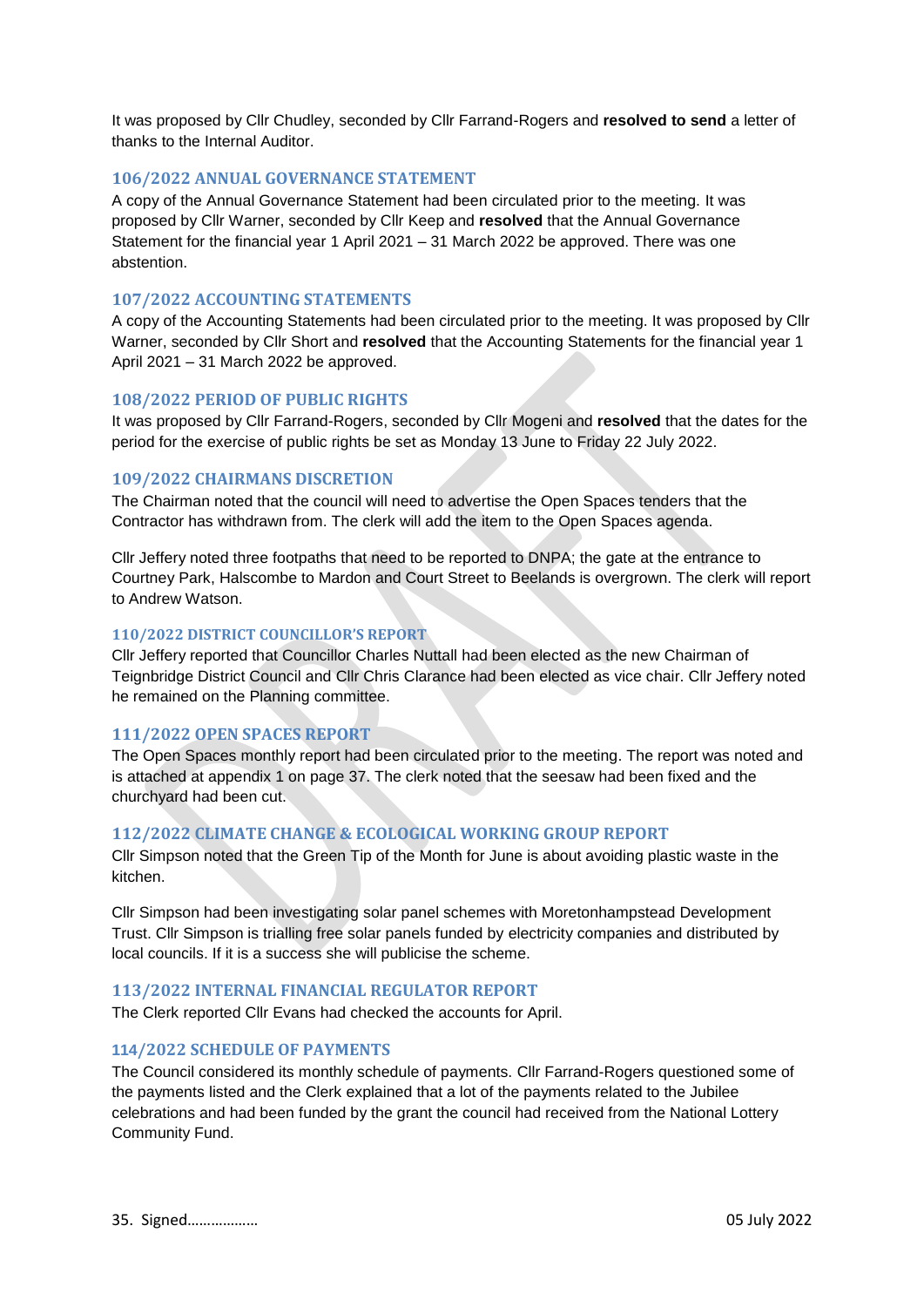It was proposed by Cllr Warner, seconded by Cllr Farrand-Rogers and **resolved to approve** the schedule of payments at appendix 2 on page 37.

# **115/2022 CORRESPONDENCE**

Correspondence was received and circulated prior to the meeting from the Moorland Flower Club regarding the donation discussed at the April meeting, min no 65/2022. Cllr Warner suggested the Flower Club liaise with Moretonhampstead Development Trust and plant the trees in the amenities area they are managing at Hingston View.

Correspondence was received and circulated prior to the meeting from Moretonhampstead Development Trust regarding an increase in service charges. The council noted the increase in service charges and agreed to send a reply requesting that in the future the council would require more notice for budgeting purposes.

# **116/2022 INSURANCE**

The clerk explained that as RFO she had to renew the council's insurance policy as the Finance and policy committee meeting was not quorate and the previous policy expired on the 31<sup>st</sup> May. (*Financial Regulations: 13.1 The RFO ensures the Council is adequately insured and reports any changes to the F&P Committee. All Councillors, employees and volunteers are covered, fidelity guarantee insurance is included.)* The clerk had discussed the options with Cllr Warner and Cllr Evans and they had chosen BHIB who provided a good level of cover at a reasonable price.

It was proposed by Cllr Hodges, seconded by Cllr Farrand-Rogers and **resolved to retrospectively** agree the insurance cover.

# **117/2022 PHONE AND BROADBAND**

It was noted the Clerk had renewed the phone and broadband contract with PlusNet at a cost of £18 per month exc. Vat.

# **118/2022 QUEEN'S PLATINUM JUBILEE**

Cllr Hodges noted the Queen's Platinum Jubilee events had been hugely appreciated by the community and she thanked the working group and the clerk who did a huge amount of work to make the events work so successfully.

Cllr Simpson noted that the Beacon site had been beautifully cleared up. Cllr Hodges thanked the community for being litter conscious.

The Chairman closed the meeting at 8.00pm.

# **TO DO ACTIONS**

- Clerk to submit Annual Governance and Accountability Return 2021/22
- Clerk to make payments
- Clerk to email the Neighbourhood Highways Officer
- Cllr Farrand-Rogers to draft a letter to Mel Stride MP
- Clerk to report footpaths to DNPA
- Clerk to advertise tenders and add to Open Spaces Agenda
- Clerk to make the agreed replies to correspondence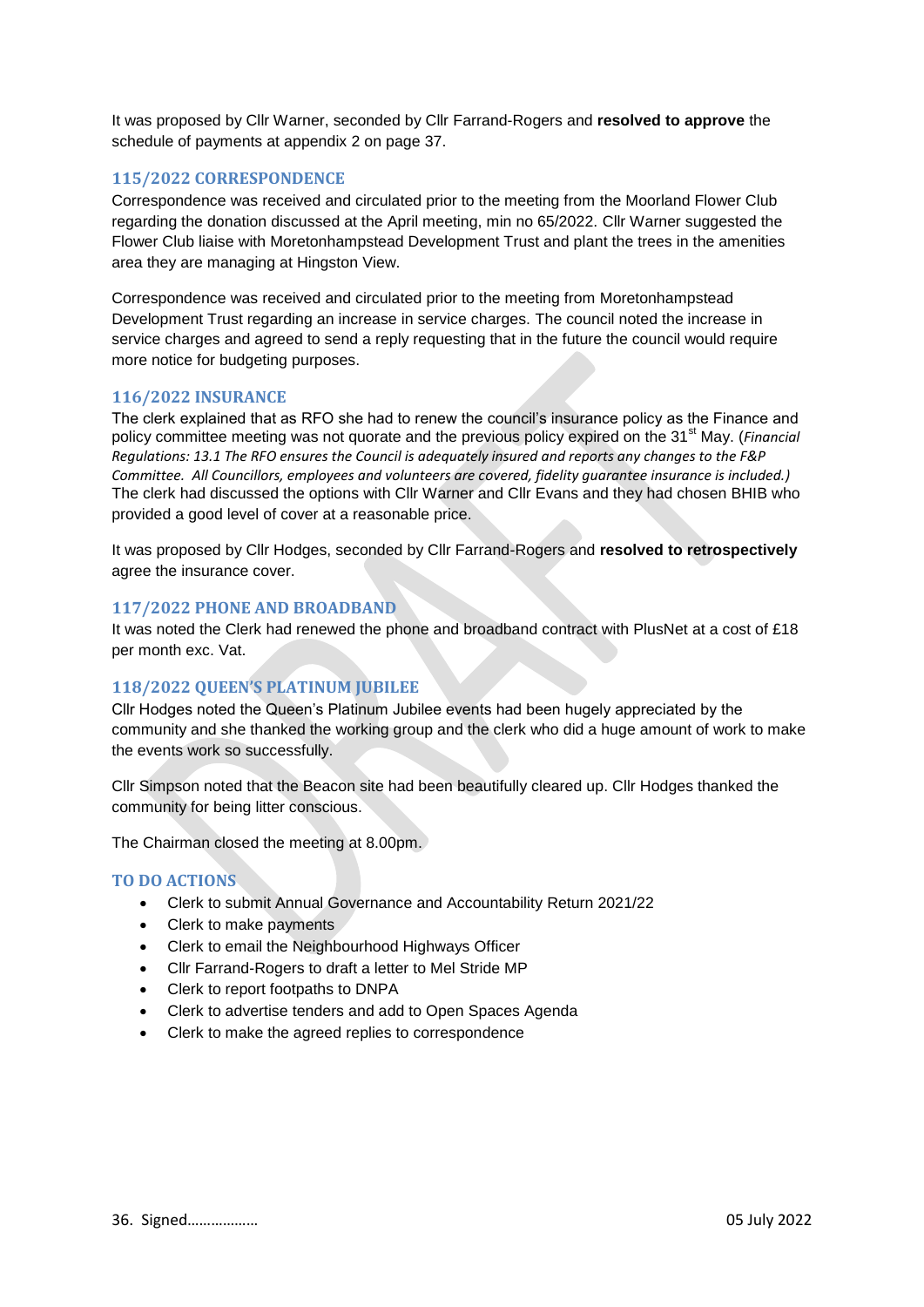|  |  | MPC Minutes 07.06.2022 Attachment no.1 - Open Spaces Report |  |  |  |
|--|--|-------------------------------------------------------------|--|--|--|
|--|--|-------------------------------------------------------------|--|--|--|

| Area                              | <b>Comments</b>                                                 | <b>Action</b>                                      |
|-----------------------------------|-----------------------------------------------------------------|----------------------------------------------------|
| <b>The Sentry</b>                 | Looks good. Grass has been<br>cut.                              | None.                                              |
| Churchyard                        | Grass needs cutting.                                            | Cut grass.                                         |
| The Play Area                     | Looks good. The rotating<br>seesaw is scheduled to be<br>fixed. | Actions from Clerk's report.                       |
| <b>The Henge</b>                  | Grass needs cutting.                                            | None.                                              |
| <b>The Pound</b>                  | Grass needs cutting.                                            | None.                                              |
| <b>Cross Tree</b>                 | Looks good. Granite post has<br>been snapped off.               | Repair granite stone.                              |
| <b>Geneva Island/War Memorial</b> | Looks good.                                                     | None.                                              |
| <b>Wheelwright's wheel</b>        | Not visited.                                                    | None.                                              |
| <b>Allotment</b>                  | Gate and post need replacing.<br>A few trees have ash dieback.  | Awaiting quotes.<br>Tree surgeon to look at trees. |
| Seats/benches/Lamp posts          | Looks good.                                                     | None.                                              |
| <b>Gates and Railings</b>         | Churchyard railings are back<br>and look fantastic.             | None.                                              |
| <b>Bus Shelter</b>                | Looks good.                                                     | None.                                              |
| <b>Recycling</b>                  | OK.                                                             | None.                                              |

# *MPC Minutes 07.06.2022 Attachment no.2 – Schedule of Payments June 2022*

| <b>MANDATORY PAYMENTS FOR May 2022</b>                                                    | <b>AMOUNT</b><br>(inc VAT) | <b>PAYMENT</b><br><b>METHOD</b> |
|-------------------------------------------------------------------------------------------|----------------------------|---------------------------------|
| MDT (office rent) - paid 01/06/2022 LGA 1972 s.111                                        |                            | Direct debit                    |
| S PARKIN (Clerk's salary 1 May - 31 May 2022) - paid 31/05/2022                           |                            |                                 |
| LGA 1972 s.112                                                                            | £304.07                    | <b>Online Transfer</b>          |
| PENINSULA PENSIONS (employer's and employee's contribution) -paid 31/05<br>LGA 1972 s.112 |                            | <b>Online Transfer</b>          |
| HMRC (PAYE and NI) - next due July 2022 LGA 1972 s.112                                    |                            |                                 |
| Plusnet (telephone and internet - paid 30/05) LGA 1972 s.111                              | £27.79                     | <b>Direct Debit</b>             |
| SLCC - CILCA Qualification fee, authorised min no. 50/2022 - LGA 1972 s.111               | £410.00                    | <b>Online Transfer</b>          |
|                                                                                           |                            |                                 |
| <b>OTHER PAYMENTS AUTHORISED 07 June 2022</b>                                             |                            |                                 |
| Hire of the Community Club - 03/05/2022 LGA 1972 s. 111                                   |                            | <b>Online Transfer</b>          |
| Vivienne Hodges - Chairmans Allowance LGA 1972 s.15(5)                                    |                            | <b>Online Transfer</b>          |
| Classic Gates and Railings - Railing restoration LGA 1972 s.214(2)                        |                            | <b>Online Transfer</b>          |
| Cyan - Platinum Jubilee bench Local Government (Miscellaneous Provisions)                 |                            |                                 |
| Act 1976 s.19(1)                                                                          |                            | <b>Online Transfer</b>          |
| DALC - CILCA support programme LGA 1972 s.111                                             |                            | <b>Online Transfer</b>          |
| Yates Playground - Parts for rotating seesaw Local Government (MP) Act 1976<br>s19        |                            | <b>Online Transfer</b>          |
| HCI Data - Renew domain name for 2 years LGA 1972 s142                                    |                            | <b>Online Transfer</b>          |
| Angharad Barlow - Jubilee project 03/05/2022 - 05/06/2022 LGA 1972 s.145                  |                            | <b>Online Transfer</b>          |
| Angharad Barlow - Jubilee project 06/06/2022 - 05/10/2022 LGA 1972 s.145                  |                            | <b>Online Transfer</b>          |
| Green Hill Arts - Jubilee project LGA 1972 s.145                                          |                            | <b>Online Transfer</b>          |
| S Parkin - TENS licence, Jubilee decorations LGA 1972 s.145                               |                            | <b>Online Transfer</b>          |
| News in Moreton - Flyer insertion fee LGA 1972 s.145                                      |                            | Cheque                          |
| Green Hill Arts - Jubilee project management LGA 1972 s.145                               |                            | <b>Online Transfer</b>          |
| BHIB - Insurance Local Government Act 1972 s140                                           |                            | <b>Online Transfer</b>          |
| Mary Jones - War memorial expenses Open Spaces Act 1906 s10                               | £5.89                      | <b>Online Transfer</b>          |